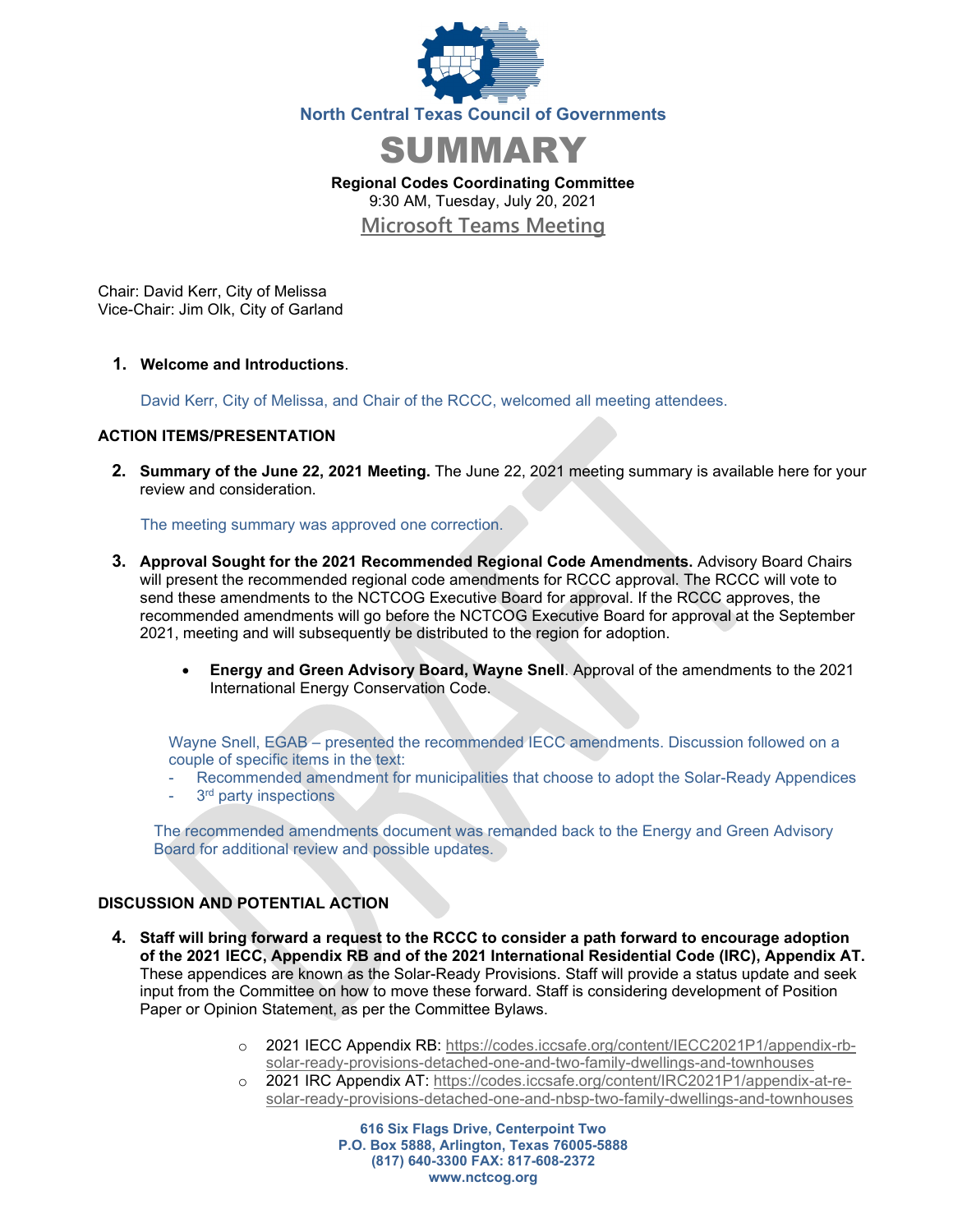

Dorothy Gilliam, NCTCOG, presented a draft version of a Position Paper/Opinion Statement. After some discussion, the document was sent back to EGAB for further discussion and input.

## **OTHER BUSINESS AND ROUNDTABLE DISCUSSION**

**5. Future Agenda Items.** The committee can request future agenda items.

No future agenda items were brought forward.

**6. Roundtable Topics/Other Business.** RCCC members and NCTCOG may share additional items of interest.

Staff brought forward two items for discussion.

- Meeting format: Staff discussed the available formats for future meetings: in person, hybrid, or virtual. Hybrid version does require on site attendance by the Chair and Vice Chair, and others that wish to attend need to RSVP so staff can reserve the correct sized room. Based on chat notes, the majority of members expressed a desire to meeting in person part of the time, and virtual other times. The next meeting will be virtual.
- Committee nominations: There are 2 members that are stepping down. One vacancy each for the public and private sectors. Staff has sent out the call for nominations and the deadline is August 20<sup>th</sup>.
- Other item brought forward: staffing in public entities. Are you losing people? Has the economy affected staffing levels and permit review times?
- **7. Schedule for the Next RCCC Meeting.** The next meeting date is scheduled for Tuesday, October 12, 2021 at 9:30 A.M.

The next meeting format will be virtual.

## **8. Adjournment.**

The meeting adjourned at 11:23am.

If you have any questions regarding the meeting or agenda items, please contact Carolyn Horner by phone at (817) 695-9217, or by email at [chorner@nctcog.org.](mailto:chorner@nctcog.org) If you plan to attend this public meeting and you have a disability that requires special arrangements at the meeting, please contact Barbara Bradford by phone at (817) 695-9231 or by email at bbradford@nctcog.org, 72 hours in advance of the meeting. Reasonable accommodations will be made to assist your needs.

> **616 Six Flags Drive, Centerpoint Two P.O. Box 5888, Arlington, Texas 76005-5888 (817) 640-3300 FAX: 817-608-2372 www.nctcog.org**